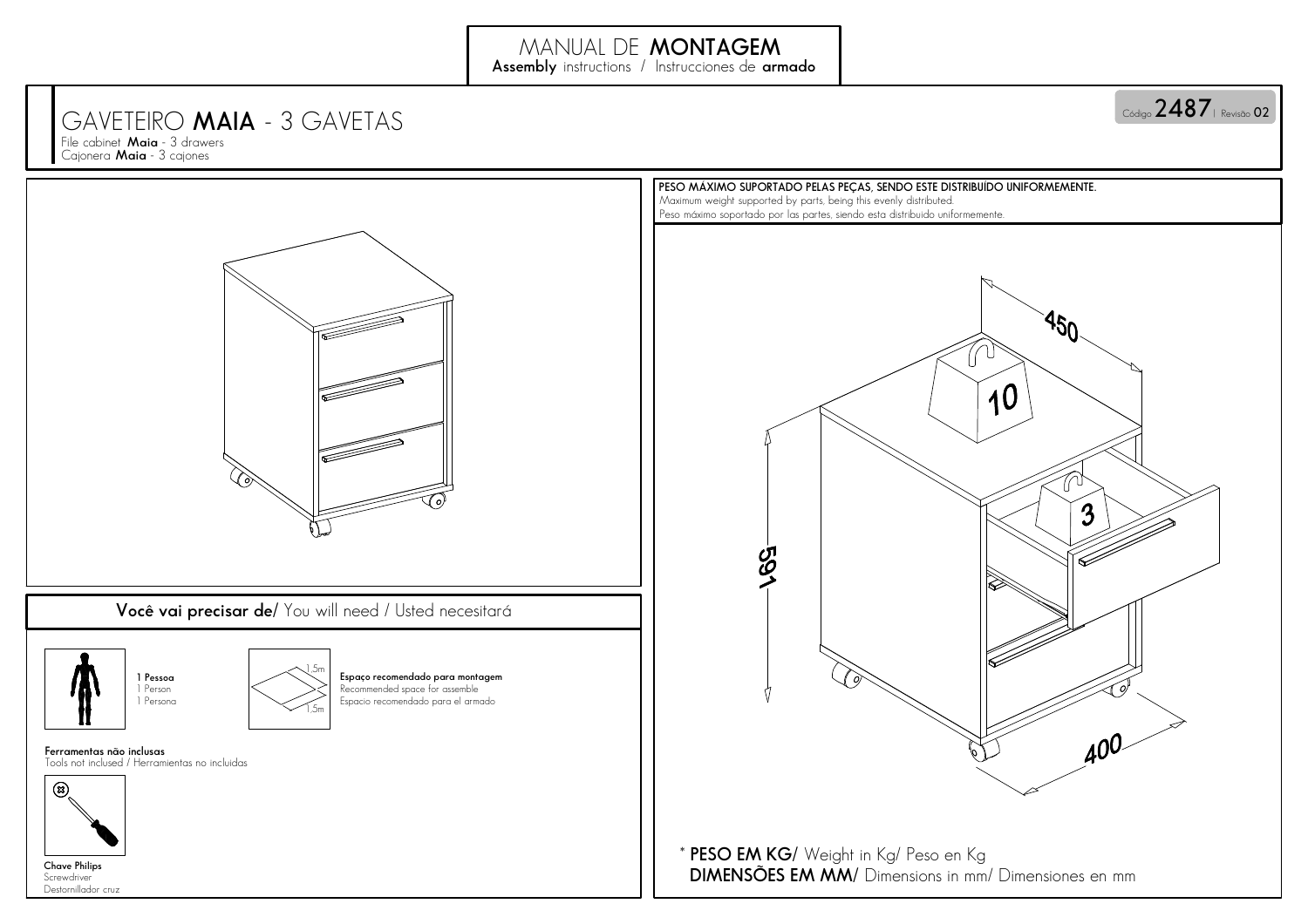## **IDENTIFICAÇÃO DOS ACESSÓRIOS/** IDENTIFICATION OF ACCESSORIES/ IDENTIFICACIÓN DE ACCESORIOS

**NOTAS:**A separação dos acessórios antes de inicar a montagem facilitará a mesma. Os parafusos e cavilhas estão na escala real. Em caso de dúvida na identificação, coloque o acessório sobre a imagem. **NOTES:**The separation of the accessories before you start the assembly will facilitate the same. The screws and dowels are in real scale. In case of doubts about the identification, place the accessory on the image. **NOTAS:**La separación de los accesorios antes de comenzar el armado facilitará el mismo. Los tornillos y taquetes son en escala real. En caso de dudas sobre la identificación, coloque el accesorio en la imagen.

| A            |                                                                 | Cavilha<br>Wooden Dowel<br>Pin                                                             | 8x30 mm         | 32             | 13C |  | Corrediça gaveta esquerda<br>Drawer slide left<br>Corredera izquierda cajón | 350 mm | $\mathsf{O}$ |
|--------------|-----------------------------------------------------------------|--------------------------------------------------------------------------------------------|-----------------|----------------|-----|--|-----------------------------------------------------------------------------|--------|--------------|
| $\mathsf B$  | ({})                                                            | Haste minifix simples<br>Simple minifix screw<br>Tornillo minifix simple                   |                 | 10             | 13D |  | Corrediça gaveta direita<br>Drawer slide right<br>Corredera derecha cajón   | 350 mm | $\mathsf{O}$ |
| $\mathsf{C}$ | <b>AB</b>                                                       | Tambor minifix<br>Drum lock<br>Tambor minifix                                              | $12 \text{ mm}$ | 10             |     |  |                                                                             |        |              |
| D            | (*)<br>MMW                                                      | Parafuso chato<br>Flat head screw<br>Tornillo de cabeza plana                              | $3.0x14$ mm     | 24             |     |  |                                                                             |        |              |
| $\mathsf E$  | $\langle \frac{\sqrt{3}}{2} \rangle$<br>$\frac{1}{2}$           | Parafuso panela<br>Pan head screw<br>Tornillo de pan                                       | $3.5x14$ mm     | 16             |     |  |                                                                             |        |              |
| $\mathsf{F}$ | $\overline{\mathbb{F}}$                                         | Parafuso chato<br>Flat head screw<br>Tornillo de cabeza plana                              | 4,5x45 mm       | 10             |     |  |                                                                             |        |              |
| G            |                                                                 | Tapa furo adesivo<br>Bore patch adhesive<br>Tapones adhesivo                               |                 | 06             |     |  |                                                                             |        |              |
| $\sf H$      |                                                                 | $C$ ola<br>Glue<br>Pegamento                                                               | 13g             | O <sub>1</sub> |     |  |                                                                             |        |              |
|              | ,,,,,,,,,,,,,                                                   | Parafuso flangeado<br>Flanged head screw<br>Tornillo de cabeza flangeada                   | 3,5x25 mm       | 06             |     |  |                                                                             |        |              |
| J            | (*)<br>41111111                                                 | Parafuso chato<br>Flat head screw<br>Tornillo de cabeza plana                              | 3,5x20 mm       | 04             |     |  |                                                                             |        |              |
| K            |                                                                 | Suporte triangular<br>Triangular support<br>Soporte triangular                             |                 | 04             |     |  |                                                                             |        |              |
| 11           | ڪ                                                               | Puxador<br>Handle<br>Tirador                                                               |                 | 03             |     |  |                                                                             |        |              |
| 12           |                                                                 | Rodízio<br>Caster<br>Ruedas                                                                |                 | 04             |     |  |                                                                             |        |              |
| 13A          | 000000<br>000<br>$\frac{1}{\sqrt{200}}$ 0                       | Corrediça lateral esquerda<br>Metallic slide the left field<br>Corredera lateral izquierda | 350 mm          | 03             |     |  |                                                                             |        |              |
| 13B          | ಕ್ಯೂ<br>$\overline{000}$<br>0000000<br>$\overline{\phantom{a}}$ | Corrediça lateral direita<br>Metallic slide the right field<br>Corredera lateral derecha   | 350 mm          | 03             |     |  |                                                                             |        |              |

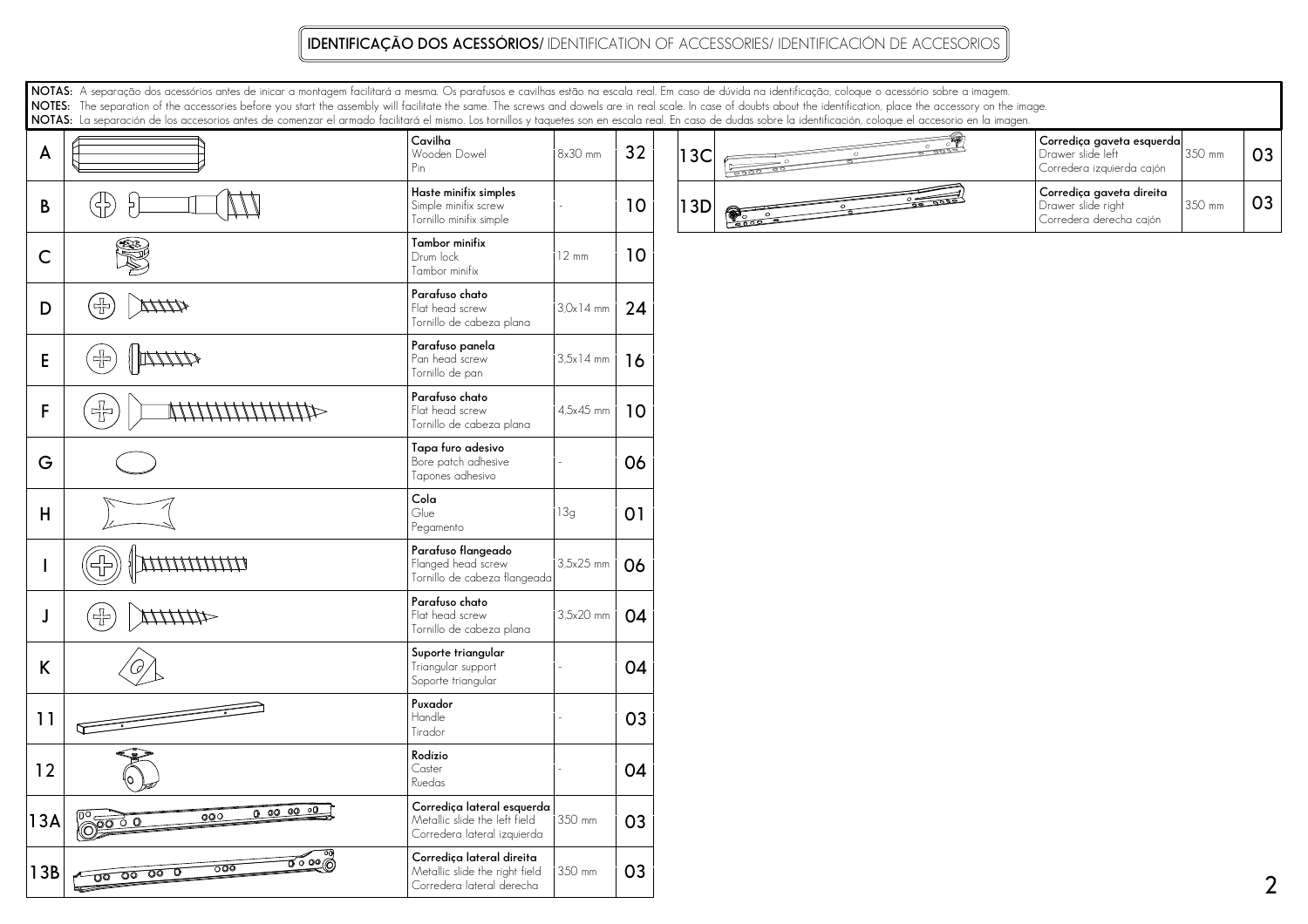**IDENTIFICAÇÃO DAS PEÇAS/** PARTS IDENTIFICATION/ IDENTIFICACIÓN DE LAS PIEZAS



| Nº             | <b>DESCRIÇÃO -</b> DESCRIPTION - DESCRIPCIÓN                                   | <b>MEDIDAS-MEASURES</b><br>- MEDIDAS (mm) | QTD.           |
|----------------|--------------------------------------------------------------------------------|-------------------------------------------|----------------|
| O <sub>1</sub> | $Tampo - Top - Tapa$                                                           | $450 \times 400 \times 15$                | $\Omega$       |
| 02             | <b>Base inferior</b> - Bottom base - Base inferior                             | $450 \times 400 \times 15$                | $\Omega$       |
| 03             | Lateral esquerda - Left side - Lateral izquierda                               | $503 \times 450 \times 15$                | $\Omega$       |
| 04             | Lateral direita - Right side - Lateral derecha                                 | $503 \times 450 \times 15$                | O <sub>1</sub> |
| 05             | Frente de gaveta - Drawer front - Frente del cajón                             | $360 \times 162 \times 15$                | O <sub>3</sub> |
| 06             | Lateral esquerda de gaveta - Left side of drawer - Lateral izquierda del cajón | $355 \times 115 \times 15$                | 03             |
| 07             | Lateral direita de gaveta - Right side of drawer - Lateral derecha del cajón   | $355 \times 115 \times 15$                | O <sub>3</sub> |
| 08             | Traseiro de gaveta - Rear of drawer - Trasero del cajón                        | $312 \times 115 \times 15$                | 03             |
| OQ             | Fundo de gaveta - Bottom of drawer - Fondo del cajón                           | $354 \times 326 \times 03$                | O <sub>3</sub> |
| 10             | Costa - Back - Fondo                                                           | $518 \times 383 \times 03$                | O1             |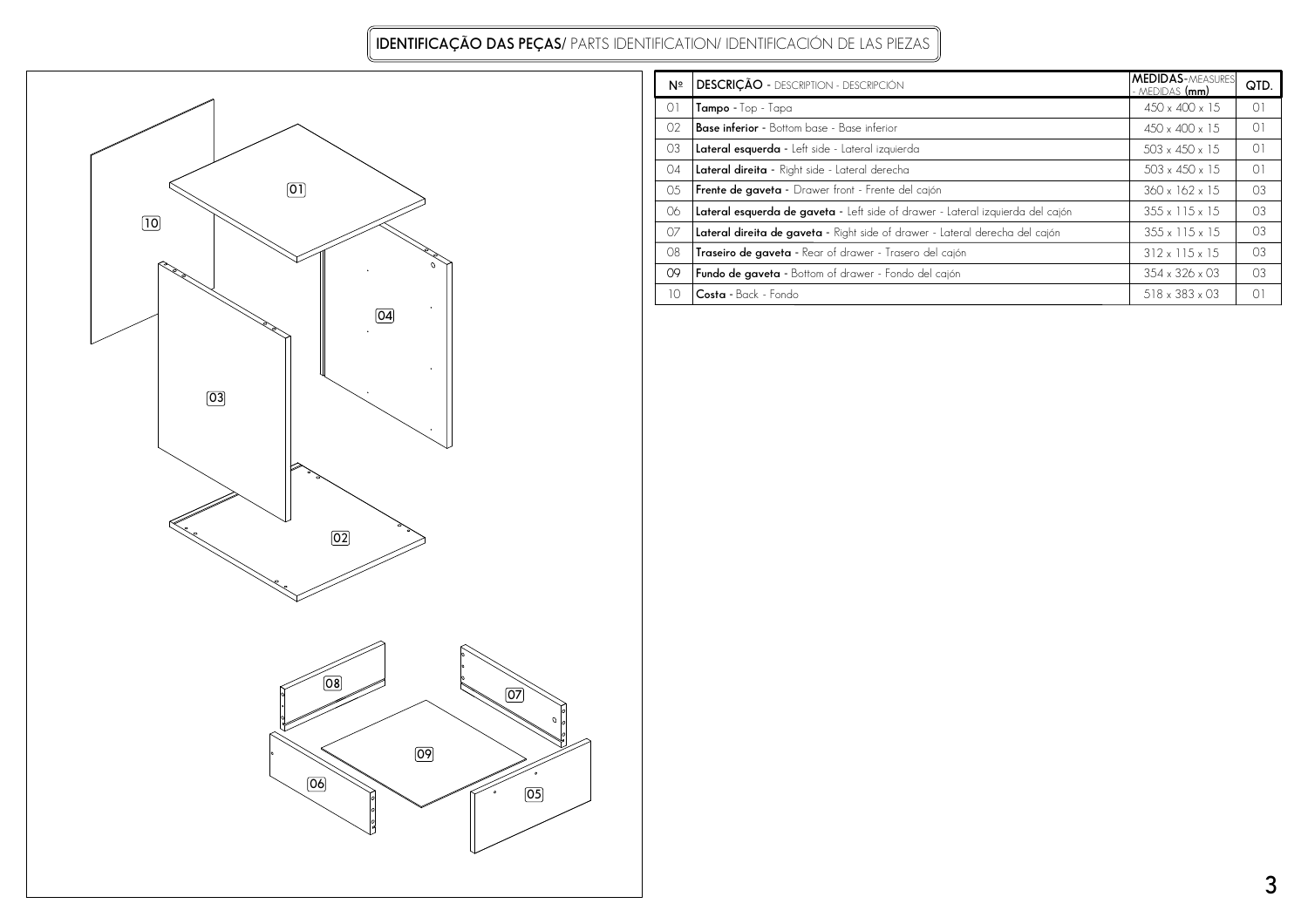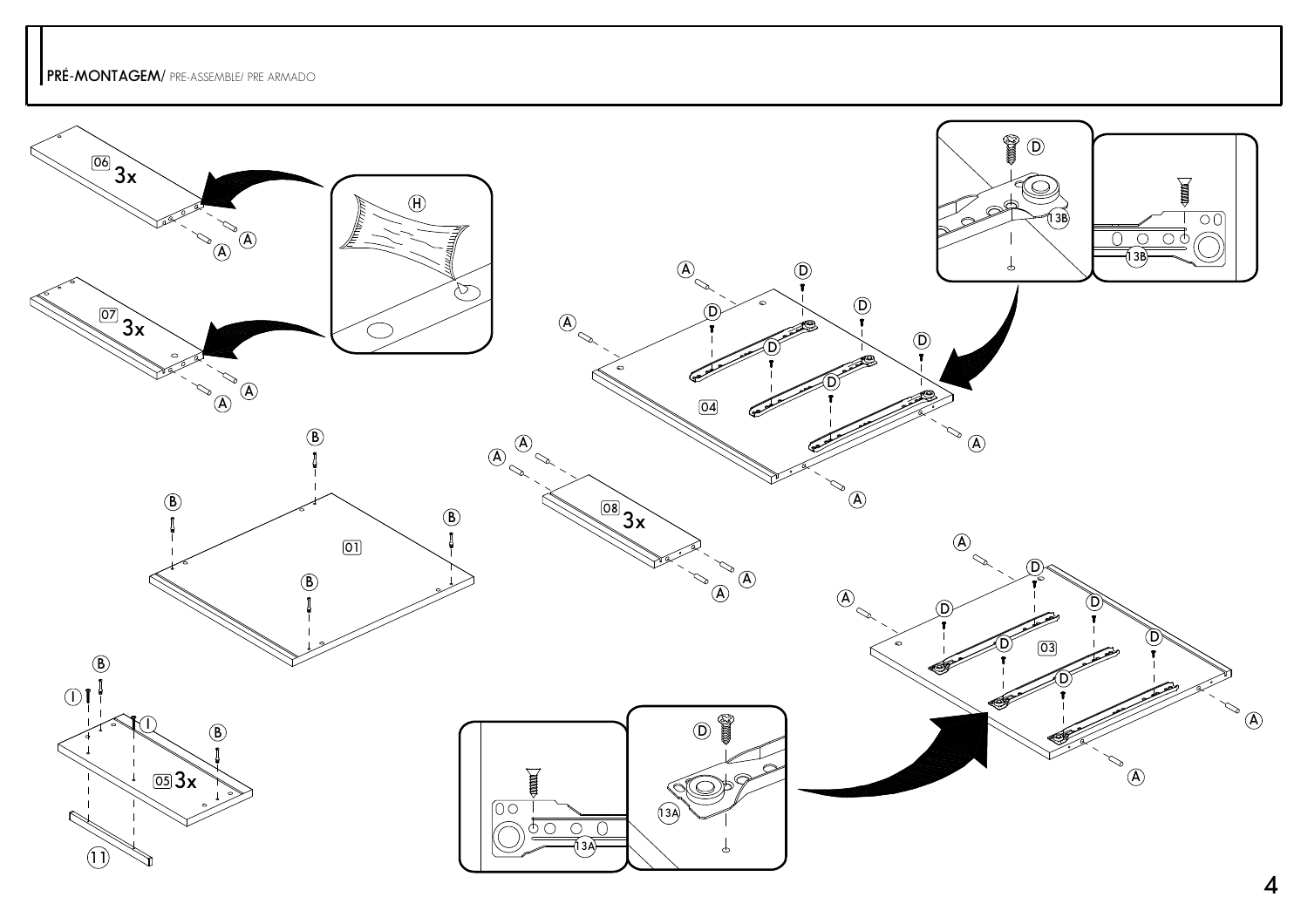